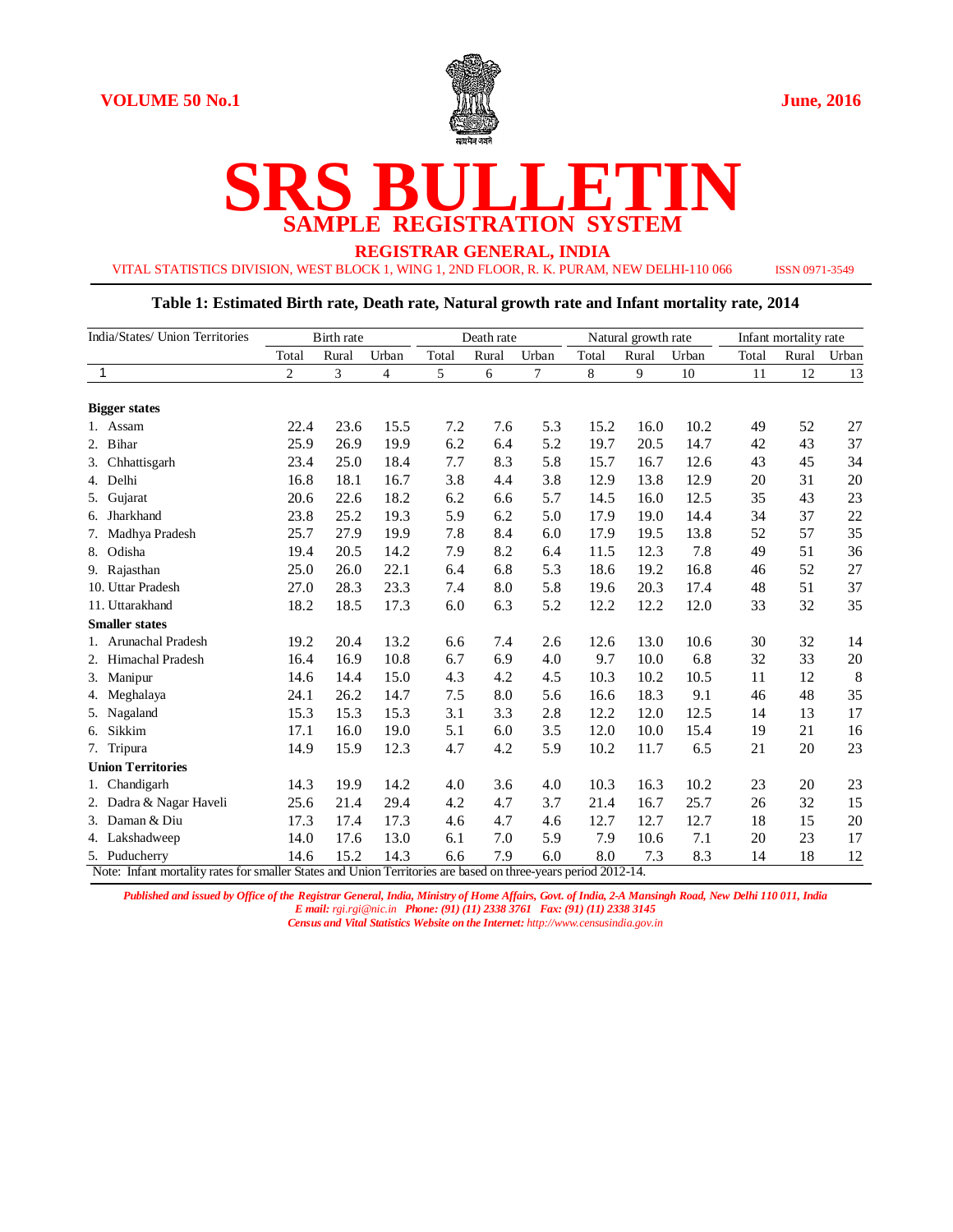|                  | India/States/ Union Territories |            | Death Rate     |                |                |       |        |       |       |
|------------------|---------------------------------|------------|----------------|----------------|----------------|-------|--------|-------|-------|
|                  |                                 | Total      |                |                | Rural          |       | Urban  |       | Total |
|                  |                                 | Lower      | Upper          | Lower          | Upper          | Lower | Upper  | Lower | Upper |
|                  |                                 | Limit      | Limit          | Limit          | Limit          | Limit | Limit  | Limit | Limit |
|                  | $\mathbf{1}$                    | $\sqrt{2}$ | $\overline{3}$ | $\overline{4}$ | $\mathfrak{S}$ | 6     | $\tau$ | $8\,$ | 9     |
|                  | <b>Bigger States</b>            |            |                |                |                |       |        |       |       |
| 1.               | Assam                           | 21.0       | 23.8           | 22.0           | 25.2           | 14.5  | 16.5   | 6.7   | 7.8   |
| $\overline{2}$ . | <b>Bihar</b>                    | 24.8       | 27.0           | 25.6           | 28.1           | 18.6  | 21.2   | 5.9   | 6.6   |
| 3.               | Chhattisgarh                    | 21.5       | 25.3           | 22.7           | 27.2           | 14.8  | 22.1   | 6.9   | 8.5   |
| 4.               | Delhi                           | 15.6       | 17.9           | 14.5           | 21.8           | 15.5  | 17.9   | 3.5   | 4.2   |
| 5.               | Gujarat                         | 19.6       | 21.7           | 21.1           | 24.0           | 16.7  | 19.7   | 5.8   | 6.5   |
| 6.               | Jharkhand                       | 23.0       | 24.6           | 24.3           | 26.2           | 18.2  | 20.5   | 5.6   | 6.2   |
| 7.               | Madhya Pradesh                  | 24.7       | 26.8           | 26.5           | 29.3           | 18.7  | 21.0   | 7.4   | 8.1   |
| 8.               | Odisha                          | 18.7       | 20.1           | 19.7           | 21.3           | 12.8  | 15.6   | 7.5   | 8.2   |
| 9.               | Rajasthan                       | 24.3       | 25.6           | 25.2           | 26.7           | 20.7  | 23.6   | 6.2   | 6.7   |
| 10.              | <b>Uttar Pradesh</b>            | 25.9       | 28.1           | 26.8           | 29.7           | 22.0  | 24.5   | 7.1   | 7.7   |
|                  | 11. Uttarakhand                 | 17.6       | 18.7           | 17.8           | 19.2           | 16.4  | 18.1   | 5.7   | 6.4   |
|                  | <b>Smaller States</b>           |            |                |                |                |       |        |       |       |
| 1.               | Arunachal Pradesh               | 16.5       | 21.9           | 17.2           | 23.7           | 9.5   | 16.9   |       |       |
| 2.               | Himachal Pradesh                | 15.3       | 17.5           | 15.7           | 18.1           | 9.2   | 12.3   |       |       |
| 3.               | Manipur                         | 13.5       | 15.7           | 12.8           | 15.9           | 13.8  | 16.2   |       |       |
| 4.               | Meghalaya                       | 22.0       | 26.3           | 23.7           | 28.8           | 11.8  | 17.5   |       |       |
| 5.               | Nagaland                        | 12.8       | 17.8           | 12.5           | 18.1           | 10.7  | 20.0   |       |       |
| 6.               | Sikkim                          | 15.4       | 18.8           | 14.3           | 17.6           | 15.5  | 22.4   |       |       |
| 7.               | Tripura                         | 13.6       | 16.3           | 14.5           | 17.4           | 9.4   | 15.2   |       |       |
|                  | <b>Union Territories</b>        |            |                |                |                |       |        |       |       |
| 1.               | Chandigarh                      | 10.4       | 18.1           | 13.3           | 26.4           | 10.3  | 18.1   |       |       |
| 2.               | Dadra & Nagar Haveli            | 21.5       | 29.6           | 15.3           | 27.6           | 24.7  | 34.0   |       |       |
| 3.               | Daman & Diu                     | 14.7       | 19.8           | 15.0           | 19.7           | 14.1  | 20.4   |       |       |
| 4.               | Lakshadweep                     | 9.8        | 18.1           | 0.0            | 37.3           | 11.2  | 14.7   |       |       |
| 5.               | Puducherry                      | 13.5       | 15.6           | 14.2           | 16.2           | 12.9  | 15.7   |       |       |

## **Table 2 : Ninety five percent confidence limits (lower and upper limits) for**

 Note : Ninety five percent confidence limits for Birth rate, Death rate and Infant mortality rate have been estimated using the formulae BR  $\pm 2$  S.E.(BR), DR  $\pm 2$  S.E.(DR) and IMR  $\pm 2$  S.E.(IMR) respectively.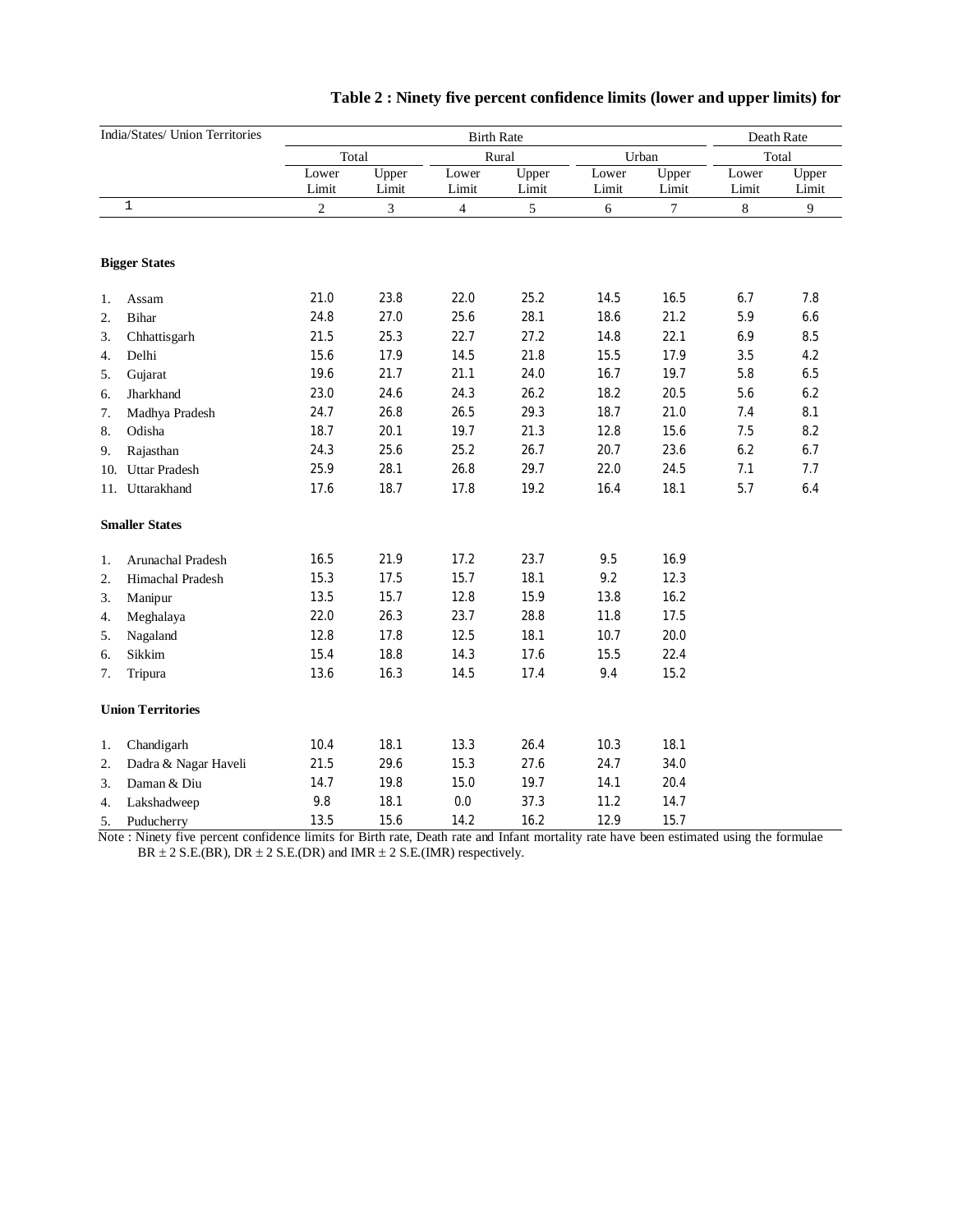| Death Rate     |       |       |       | <b>Infant Mortality Rate</b> |       |       |       |       |       |    | India/States/ Union Territories |
|----------------|-------|-------|-------|------------------------------|-------|-------|-------|-------|-------|----|---------------------------------|
| Urban<br>Rural |       |       |       | Total                        |       | Rural |       | Urban |       |    |                                 |
| Lower          | Upper | Lower | Upper | Lower                        | Upper | Lower | Upper | Lower | Upper |    |                                 |
| Limit          | Limit | Limit | Limit | Limit                        | Limit | Limit | Limit | Limit | Limit |    |                                 |
| 10             | 11    | 12    | 13    | 14                           | 15    | 16    | 17    | 18    | 19    |    | 1                               |
|                |       |       |       |                              |       |       |       |       |       |    |                                 |
|                |       |       |       |                              |       |       |       |       |       |    |                                 |
|                |       |       |       |                              |       |       |       |       |       |    | <b>Bigger States</b>            |
| 6.9            | 8.2   | 4.9   | 5.6   | 38                           | 61    | 39    | 65    | 18    | 36    | 1. | Assam                           |
| 6.0            | 6.8   | 4.8   | 5.6   | 36                           | 48    | 36    | 49    | 24    | 51    | 2. | Bihar                           |
| 7.3            | 9.2   | 5.1   | 6.6   | 34                           | 52    | 34    | 55    | 16    | 52    | 3. | Chhattisgarh                    |
| 3.7            | 5.0   | 3.4   | 4.2   | 14                           | 26    | 11    | 50    | 14    | 26    | 4. | Delhi                           |
| 6.2            | 7.0   | 5.1   | 6.2   | 30                           | 41    | 36    | 50    | 14    | 32    | 5. | Gujarat                         |
| 5.9            | 6.5   | 4.5   | 5.5   | 26                           | 41    | 28    | 45    | 13    | 32    | 6. | Jharkhand                       |
| 8.0            | 8.8   | 5.4   | 6.6   | 47                           | 57    | 51    | 62    | 22    | 47    | 7. | Madhya Pradesh                  |
| 7.8            | 8.6   | 5.7   | 7.1   | 43                           | 55    | 44    | 58    | 21    | 52    | 8. | Odisha                          |
| 6.5            | 7.0   | 4.7   | 6.0   | 42                           | 51    | 47    | 57    | 19    | 36    | 9. |                                 |
|                |       |       |       |                              |       |       |       |       |       |    | Rajasthan                       |
| 7.6            | 8.3   | 5.5   | 6.1   | 43                           | 53    | 46    | 57    | 27    | 47    |    | 10. Uttar Pradesh               |
| 5.8            | 6.7   | 4.7   | 5.7   | 26                           | 39    | 24    | 40    | 26    | 44    |    | 11. Uttarakhand                 |

### **Birth Rate, Death Rate and Infant Mortality Rate, 2014**

#### **Smaller States**

1. Arunachal Pradesh

2. Himachal Pradesh

3. Manipur

4. Meghalaya

5. Nagaland

- 6. Sikkim
- 7. Tripura

## **Union Territories**

#### 1. Chandigarh

- 2. Dadra & Nagar Haveli
- 3. Daman & Diu
- 4. Lakshadweep
- 5. Puducherry

Confidence limits of Death Rate and Infant Mortality Rate for smaller States and Union Territories have not been presented due to small sample size and very large variations between the Upper and Lower tolerance limits.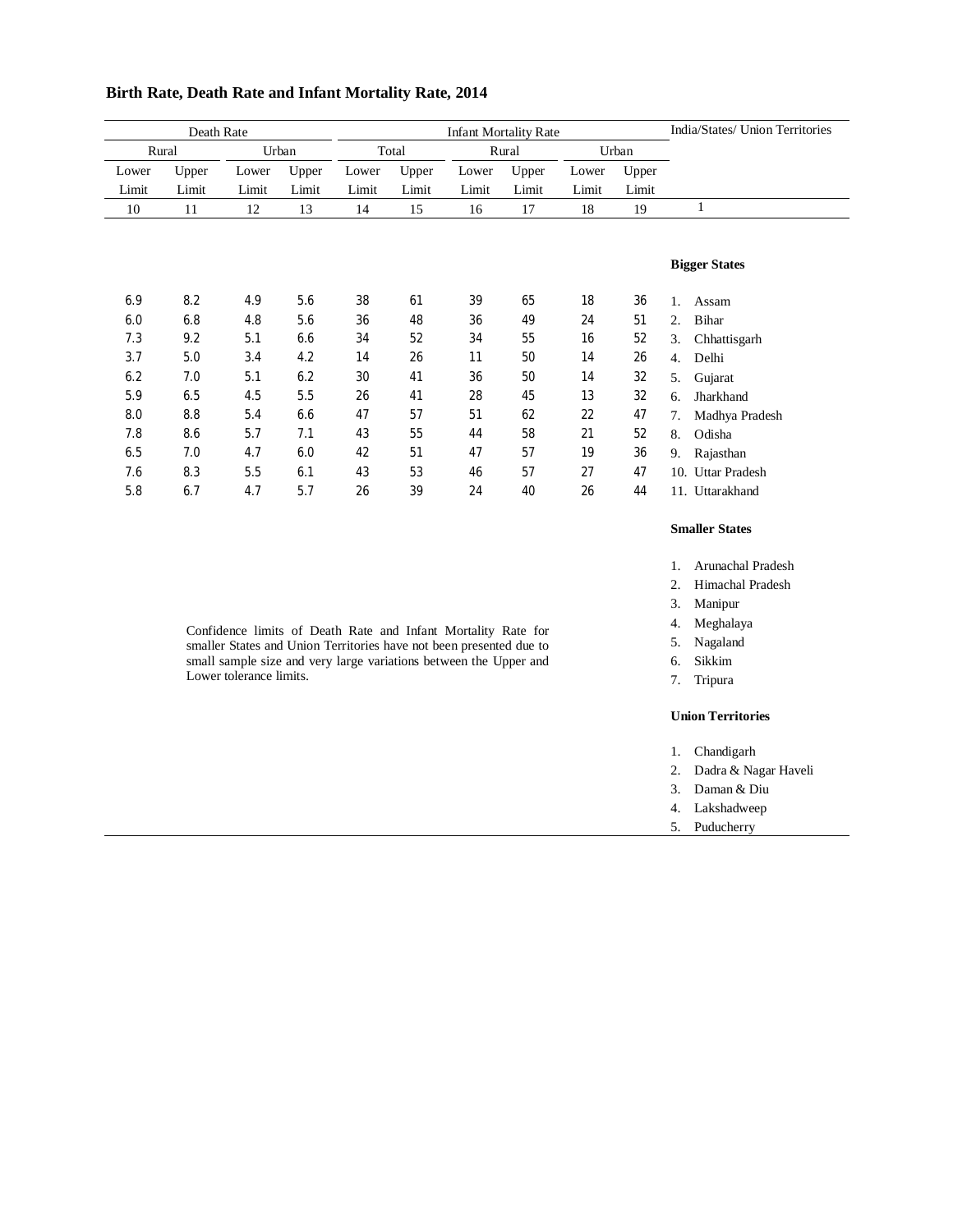| India/States/ Union Territories |                          |                | Total                       |                |         | Rural   |        | Urban |      |        |
|---------------------------------|--------------------------|----------------|-----------------------------|----------------|---------|---------|--------|-------|------|--------|
|                                 |                          | Total          | Male                        | Female         | Total   | Male    | Female | Total | Male | Female |
| 1                               |                          | $\overline{c}$ | $\ensuremath{\mathfrak{Z}}$ | $\overline{4}$ | 5       | 6       | 7      | 8     | 9    | 10     |
|                                 |                          |                |                             |                |         |         |        |       |      |        |
|                                 | <b>Bigger States</b>     |                |                             |                |         |         |        |       |      |        |
| 1.                              | Assam                    | 7.2            | 7.8                         | 6.6            | 7.6     | 8.2     | 6.9    | 5.3   | 5.8  | 4.7    |
| 2.                              | Bihar                    | 6.2            | 6.3                         | 6.1            | 6.4     | 6.5     | 6.3    | 5.2   | 5.2  | 5.1    |
| 3.                              | Chhattisgarh             | 7.7            | 8.1                         | 7.3            | 8.3     | 8.6     | 7.9    | 5.8   | 6.6  | 5.1    |
| 4.                              | Delhi                    | 3.8            | 4.3                         | 3.4            | 4.4     | 4.8     | 3.8    | 3.8   | 4.2  | 3.4    |
| 5.                              | Gujarat                  | 6.2            | 6.7                         | 5.6            | 6.6     | 7.4     | 5.7    | 5.7   | 5.8  | 5.5    |
| 6.                              | Jharkhand                | 5.9            | 5.8                         | 6.0            | 6.2     | 6.0     | 6.4    | 5.0   | 5.1  | 4.8    |
| 7.                              | Madhya Pradesh           | 7.8            | 8.3                         | 7.2            | 8.4     | 9.0     | 7.8    | 6.0   | 6.4  | 5.6    |
| 8.                              | Odisha                   | 7.9            | 8.8                         | $7.0\,$        | 8.2     | 9.2     | 7.2    | 6.4   | 6.7  | 6.1    |
| 9.                              | Rajasthan                | 6.4            | $7.0\,$                     | 5.8            | 6.8     | $7.5\,$ | 6.0    | 5.3   | 5.5  | 5.1    |
| 10.                             | <b>Uttar Pradesh</b>     | 7.4            | 7.5                         | 7.3            | 8.0     | 8.1     | 7.9    | 5.8   | 5.9  | 5.8    |
| 11.                             | Uttarakhand              | 6.0            | 6.9                         | 5.1            | 6.3     | 7.4     | 5.2    | 5.2   | 5.7  | 4.8    |
|                                 | <b>Smaller States</b>    |                |                             |                |         |         |        |       |      |        |
| 1.                              | Arunachal Pradesh        | 6.6            | 6.5                         | 6.7            | 7.4     | 7.2     | 7.6    | 2.6   | 3.2  | 1.9    |
| 2.                              | Himachal Pradesh         | 6.7            | 8.2                         | 5.1            | 6.9     | 8.6     | 5.2    | 4.0   | 4.3  | 3.6    |
| 3.                              | Manipur                  | 4.3            | 4.8                         | 3.9            | 4.2     | 4.9     | 3.5    | 4.5   | 4.7  | 4.4    |
| 4.                              | Meghalaya                | 7.5            | 8.3                         | 6.8            | 8.0     | 8.6     | 7.3    | 5.6   | 6.7  | 4.4    |
| 5.                              | Nagaland                 | 3.1            | 3.3                         | 2.9            | 3.3     | 3.7     | 2.9    | 2.8   | 2.8  | 2.9    |
| 6.                              | Sikkim                   | 5.1            | 5.8                         | 4.3            | $6.0\,$ | 6.8     | 5.0    | 3.5   | 3.9  | 3.1    |
| 7.                              | Tripura                  | 4.7            | 5.9                         | 3.3            | 4.2     | 5.4     | 3.0    | 5.9   | 7.4  | 4.2    |
|                                 | <b>Union Territories</b> |                |                             |                |         |         |        |       |      |        |
| 1.                              | Chandigarh               | 4.0            | 4.7                         | 3.2            | 3.6     | 4.5     | 2.3    | 4.0   | 4.7  | 3.2    |
| 2.                              | Dadra & Nagar Haveli     | 4.2            | 4.2                         | 4.1            | 4.7     | 5.2     | 4.1    | 3.7   | 3.3  | 4.1    |
| 3.                              | Daman & Diu              | 4.6            | 4.6                         | 4.6            | 4.7     | 4.8     | 4.7    | 4.6   | 4.6  | 4.6    |
| 4.                              | Lakshadweep              | 6.1            | 6.2                         | 6.0            | 7.0     | 6.4     | 7.6    | 5.9   | 6.1  | 5.6    |
| 5.                              | Puducherry               | 6.6            | 7.2                         | 6.0            | 7.9     | 9.2     | 6.7    | 6.0   | 6.4  | 5.7    |

# **Table 3: Death rate by sex and residence, 2014**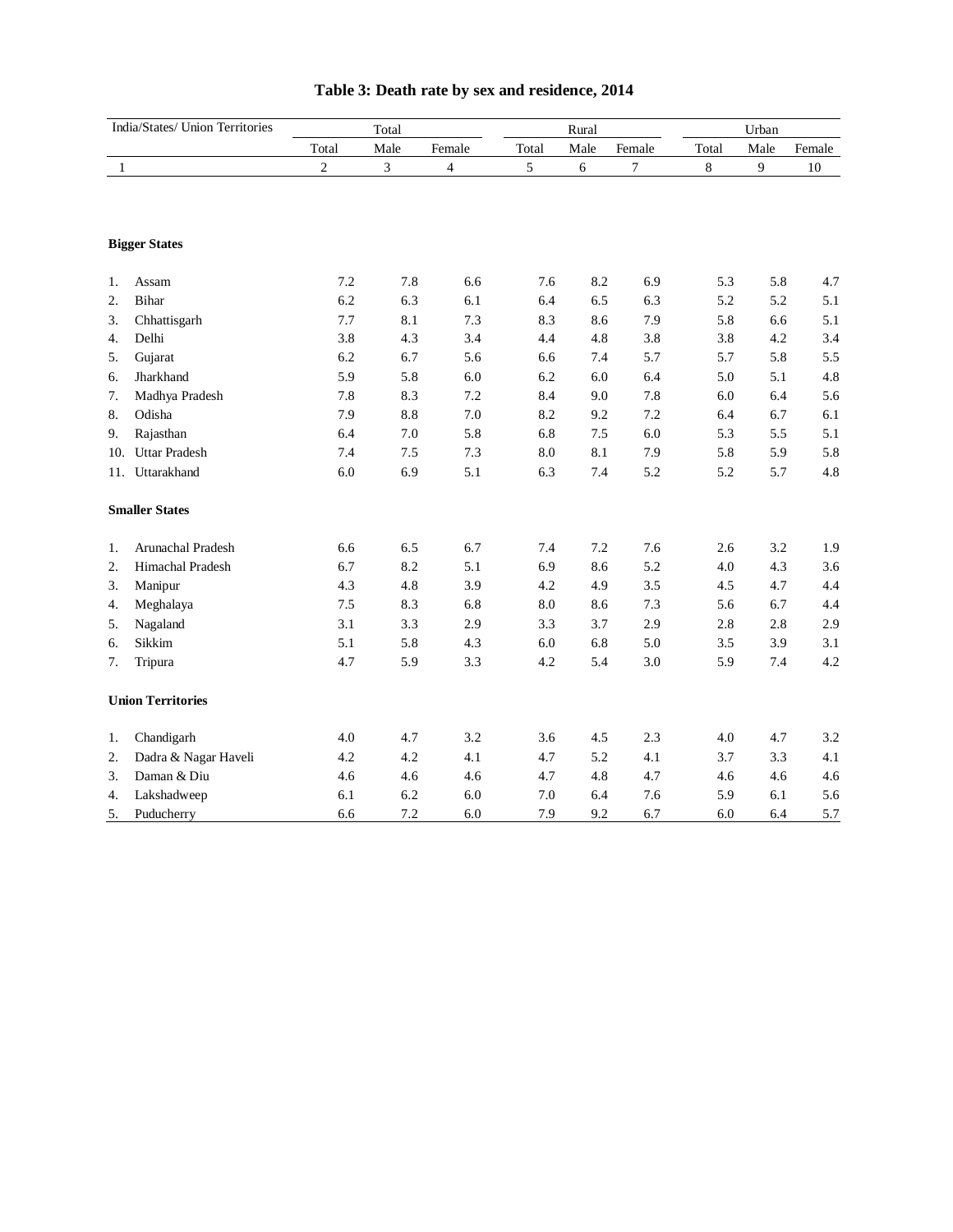| India/States/ Union Territories |                       |                | Total |        |       | Rural                                                           |                |       | Urban |                                                                                                                                           |
|---------------------------------|-----------------------|----------------|-------|--------|-------|-----------------------------------------------------------------|----------------|-------|-------|-------------------------------------------------------------------------------------------------------------------------------------------|
|                                 |                       | Total          | Male  | Female | Total | Male                                                            | Female         | Total | Male  | Female                                                                                                                                    |
| $\mathbf{1}$                    |                       | $\overline{c}$ | 3     | 4      | 5     | 6                                                               | $\overline{7}$ | 8     | 9     | 10                                                                                                                                        |
|                                 |                       |                |       |        |       |                                                                 |                |       |       |                                                                                                                                           |
|                                 | <b>Bigger States</b>  |                |       |        |       |                                                                 |                |       |       |                                                                                                                                           |
| 1.                              | Assam                 | 49             | 49    | 49     | 52    | 51                                                              | 52             | 27    | 26    | 28                                                                                                                                        |
| 2.                              | <b>Bihar</b>          | 42             | 39    | 46     | 43    | 39                                                              | 46             | 37    | 37    | 38                                                                                                                                        |
| 3.                              | Chhattisgarh          | 43             | 41    | 44     | 45    | 44                                                              | 45             | 34    | 30    | 39                                                                                                                                        |
| 4.                              | Delhi                 | 20             | 18    | 22     | 31    | 33                                                              | 29             | 20    | 18    | 22                                                                                                                                        |
| 5.                              | Gujarat               | 35             | 34    | 37     | 43    | 43                                                              | 44             | 23    | 22    | 24                                                                                                                                        |
| 6.                              | Jharkhand             | 34             | 32    | 36     | 37    | 34                                                              | 40             | 22    | 24    | 21                                                                                                                                        |
| 7.                              | Madhya Pradesh        | 52             | 51    | 53     | 57    | 55                                                              | 58             | 35    | 34    | 35                                                                                                                                        |
| 8.                              | Odisha                | 49             | 48    | 51     | 51    | 49                                                              | 53             | 36    | 38    | 34                                                                                                                                        |
| 9.                              | Rajasthan             | 46             | 44    | 49     | 52    | 49                                                              | 56             | 27    | 26    | 27                                                                                                                                        |
| 10.                             | <b>Uttar Pradesh</b>  | 48             | 47    | 50     | 51    | 51                                                              | 52             | 37    | 31    | 43                                                                                                                                        |
|                                 | 11. Uttarakhand       | 33             | 31    | 34     | 32    | 31                                                              | 33             | 35    | 32    | 38                                                                                                                                        |
|                                 | <b>Smaller States</b> |                |       |        |       |                                                                 |                |       |       |                                                                                                                                           |
| 1.                              | Arunachal Pradesh     | 30             | 28    | 32     |       |                                                                 |                |       |       |                                                                                                                                           |
| 2.                              | Himachal Pradesh      | 32             | 30    | 35     |       |                                                                 |                |       |       |                                                                                                                                           |
| 3.                              | Manipur               | 11             | 10    | 11     |       |                                                                 |                |       |       |                                                                                                                                           |
| 4.                              | Meghalaya             | 46             | 44    | 49     |       |                                                                 |                |       |       |                                                                                                                                           |
| 5.                              | Nagaland              | 14             | 15    | 14     |       |                                                                 |                |       |       |                                                                                                                                           |
| 6.                              | Sikkim                | 19             | 16    | 23     |       |                                                                 |                |       |       |                                                                                                                                           |
| 7.                              | Tripura               | 21             | 19    | 23     |       |                                                                 |                |       |       | Infant mortality rates for smaller States and Union Territories are                                                                       |
|                                 |                       |                |       |        |       |                                                                 |                |       |       | based on three-years period 2012-14. On account of wide year-to-<br>year fluctuations due to inadequate sample size, the infant mortality |
| <b>Union Territories</b>        |                       |                |       |        |       | rate by sex, separately for rural and urban areas is not given. |                |       |       |                                                                                                                                           |
| 1.                              | Chandigarh            | 23             | 19    | 27     |       |                                                                 |                |       |       |                                                                                                                                           |
| 2.                              | Dadra & Nagar Haveli  | 26             | 24    | 28     |       |                                                                 |                |       |       |                                                                                                                                           |
| 3.                              | Daman & Diu           | 18             | 20    | 15     |       |                                                                 |                |       |       |                                                                                                                                           |
| 4.                              | Lakshadweep           | 20             | 14    | 26     |       |                                                                 |                |       |       |                                                                                                                                           |
| 5.                              | Puducherry            | 14             | 12    | 16     |       |                                                                 |                |       |       |                                                                                                                                           |

# **Table 4: Infant mortality rate by sex and residence, 2014**